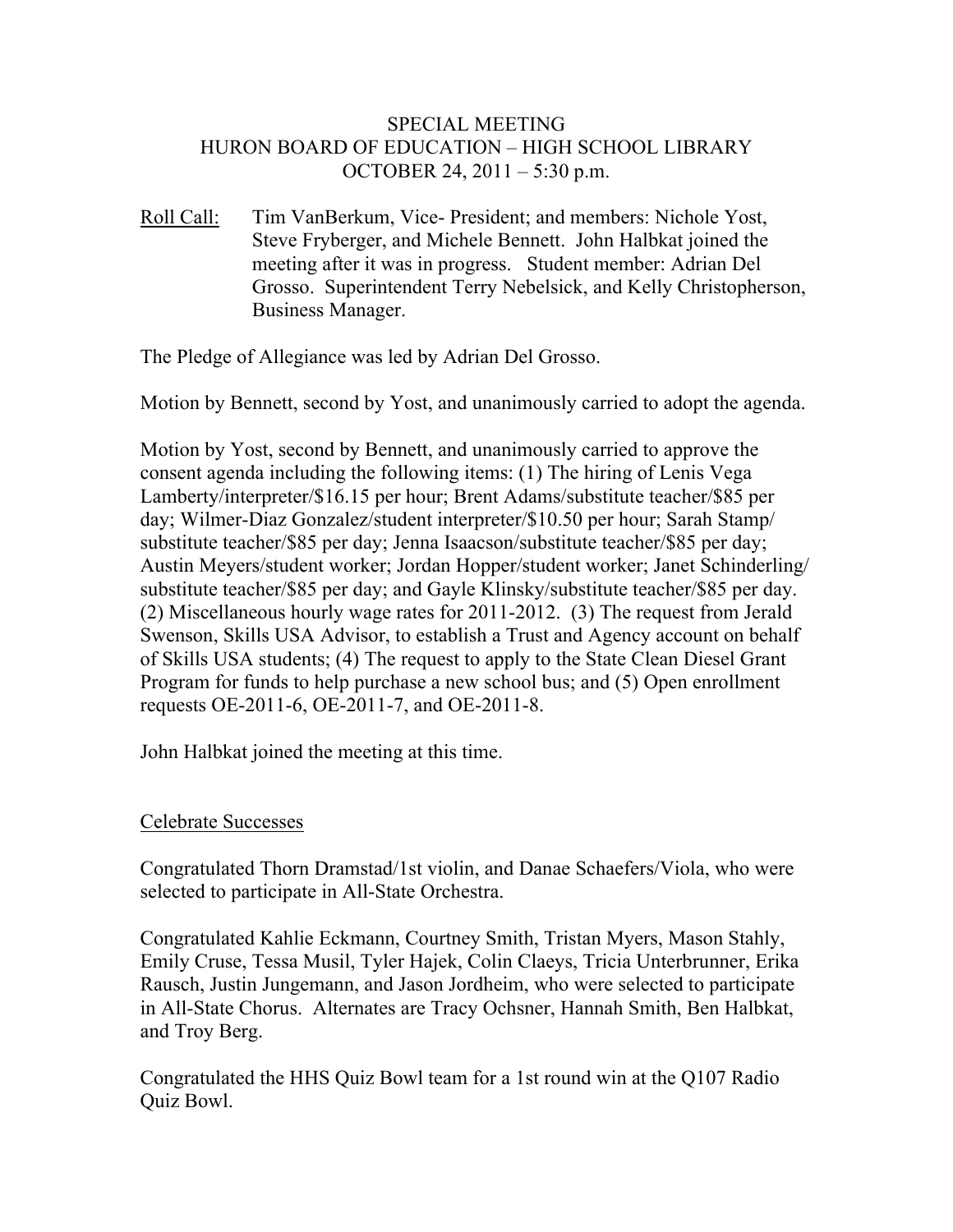Congratulated Teresa Smith and the middle school students for the fall vocal concert.

Congratulated Larry Petersen, Laura Petersen, Julie Berger, Abby Bockorny, and the high school marching band for the recent Indoor Marching Band Exhibition.

Congratulated Laura Petersen and the high school vocal music department for the fall concert.

Congratulated Alex Gamber, Ryan Harvey, and Trey Moeding for receiving community recognition for helping a senior citizen.

Congratulated the entire middle school staff grades 5th though 8th for a successful transition and growing/learning with 5th grade in the building.

Congratulated Darlene Haberstick, Molly Perry and students for their presentation this past weekend of the play, 'The Love of Three Oranges.'

Thanked Harold Nordstrom for donating a vehicle to the vocational auto shop department.

#### Reports

Classified Employee of the Month – Steve Podhradsky, Middle School Custodian Foreman, was recognized as Classified Employee of the Month for September, 2011.

Good News Report – Buchanan Elementary School staff presented a report on the Kindergarten Center.

Assessment Report/Dakota Step – Cindy Niederbaumer and Darci Love reported on our Dakota Step scores as well as our progress and deficiencies.

Michele Bennett departed the meeting at this time.

General Fund Budget Timeline – Kelly Christopherson reported the timeline for developing a funding plan for the General Fund and other important upcoming dates.

Superintendent's Report – The Superintendent gave a report on the Highly Qualified status of our teaching staff, plans to begin work on the 2012-2013 school calendar, plans to move the School Board meetings to the Instructional Planning Center in the Huron Arena, the upcoming State of the Schools Luncheon on